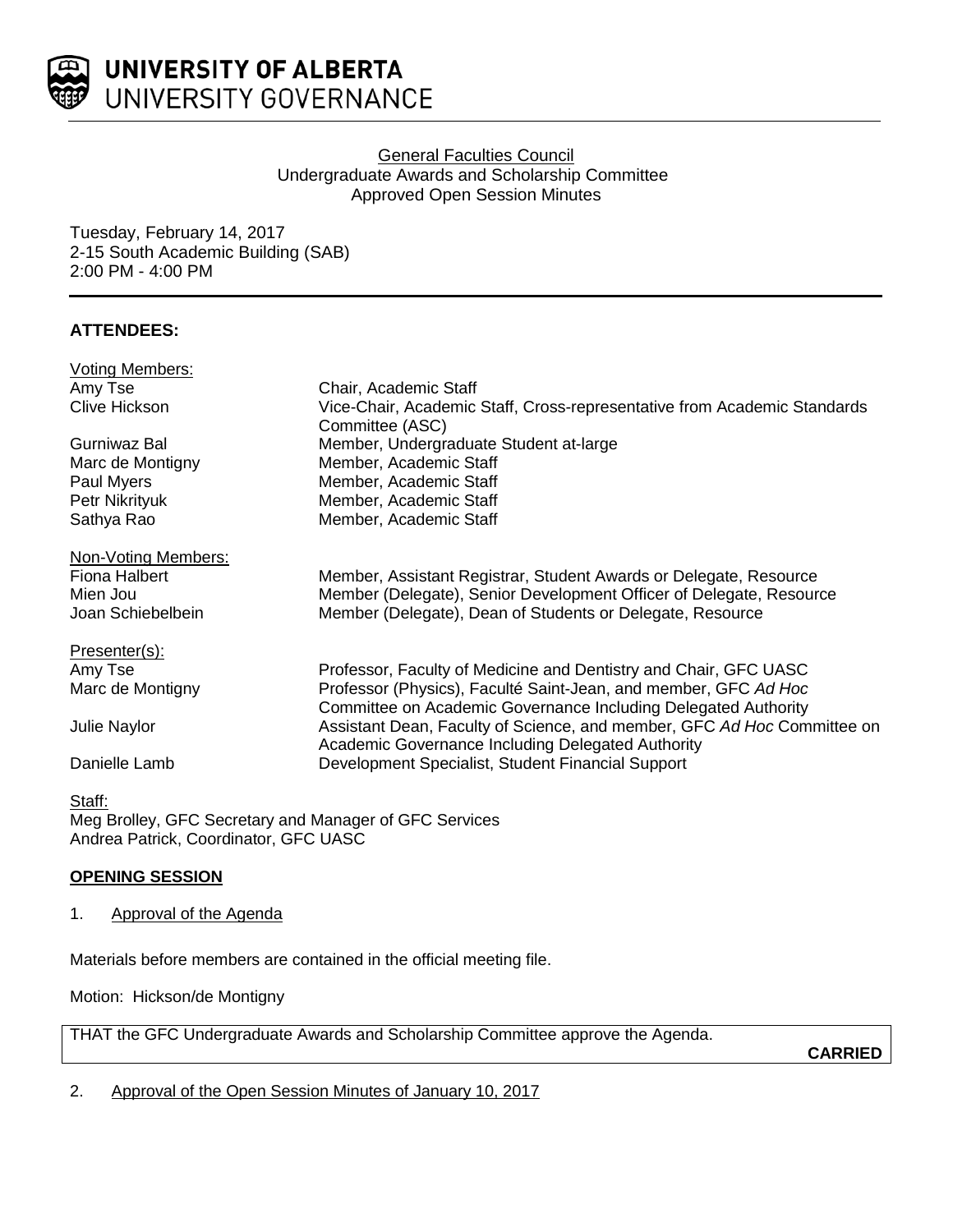Materials before members are contained in the official meeting file.

Motion: Myers/de Montigny

THAT the GFC Undergraduate Awards and Scholarship Committee approve the Minutes of January 10, 2017. **CARRIED**

#### 3. Comments from the Chair

The Chair welcomed new members as well as guests to the Committee.

#### **ACTION ITEMS**

### 4. New Undergraduate Awards and Bursaries for Approval (February 14, 2017)

Materials before members are contained in the official meeting file.

*Presenter(s)*: Danielle Lamb

*Purpose of the Proposal*: To approve new undergraduate awards, scholarships and bursaries.

#### *Discussion*:

Members, during the discussion surrounding these items, provided a number of comments and questions, including whether language within the Conditions of the items was appropriate; if adding a "Rationale" section to the terms might help improve clarity; clarification surrounding eligibility terminology utilized within the terms; clarification about titles of awards; whether titles and Conditions assist students in self-identifying eligibility for items; that consistency of program names and degree names is crucial within the terms; a request for clearer delineation between students "entering" and "continuing" in an undergraduate program.

Following the discussion, several terms were removed from consideration pending additional clarification. Ms Lamb reported that these would be brought back with appropriate amendments for consideration at a later time.

#### Motion: Hickson/Myers

THAT the GFC Undergraduate Awards and Scholarship Committee approve, under delegated authority from General Faculties Council, new Undergraduate Student Awards and Bursaries, as submitted by Student Financial Support and as set forth in Attachment 2, as amended, to be effective immediately.

**CARRIED**

## **DISCUSSION ITEMS**

## 5. Terms of Reference TOUR of GFC Standing Committees

Materials before members are contained in the official meeting file.

*Presenter(s)*: Marc de Montigny; Julie Naylor

*Purpose of the Proposal*: To review and discuss the Committee's Terms of Reference as part of the activities of the GFC *Ad Hoc* Committee on Academic Governance Including Delegated Authority.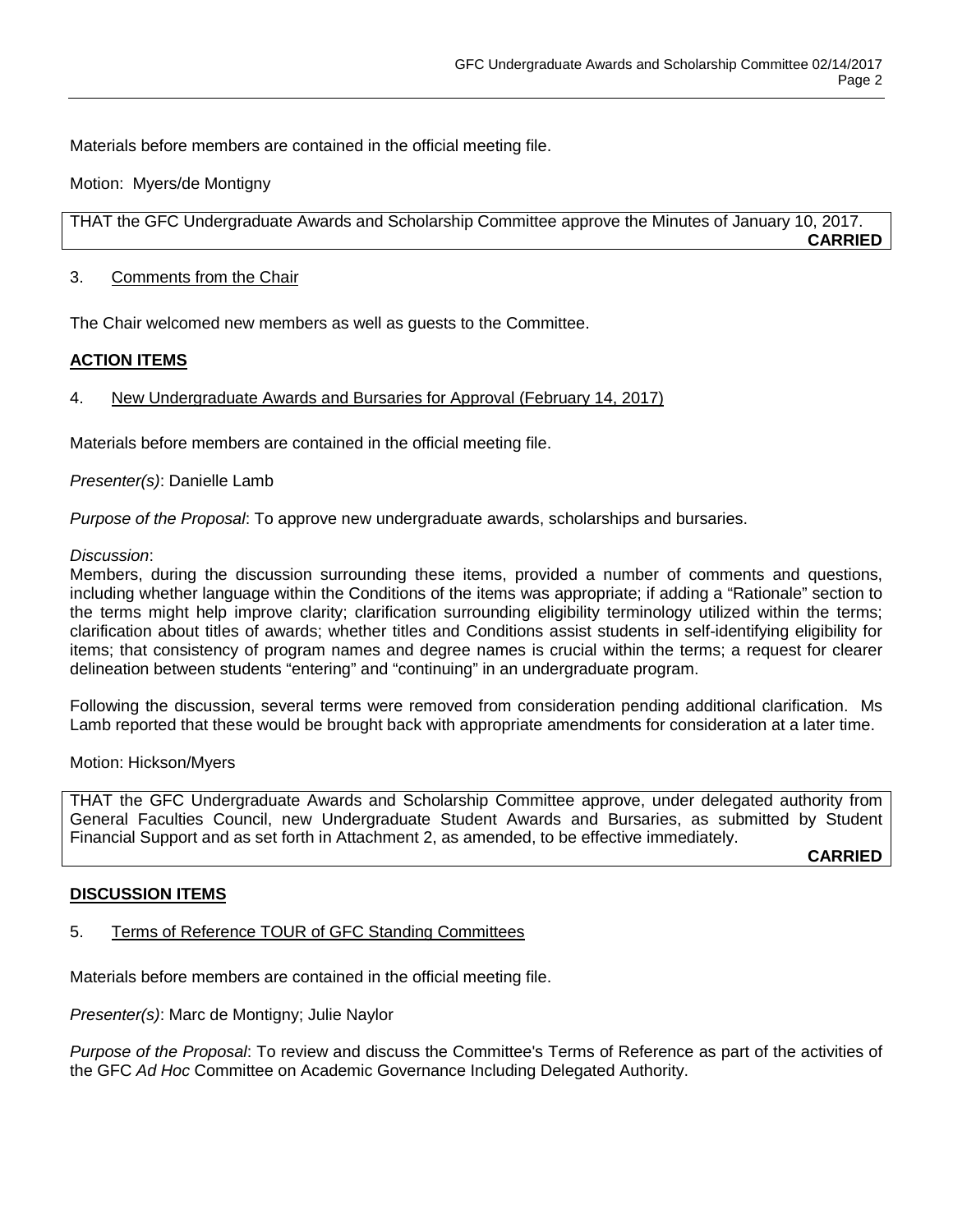#### *Discussion*:

The Chair introduced members of the GFC *Ad Hoc* Committee and noted that they would be visiting all of GFC's Standing Committees this month in an effort to engage members in discussions about each Committee's mandate, membership composition, and delegations of authority from GFC.

Following this, members, led by Dr de Montigny and Ms Naylor, expressed several comments and questions in relation to UASC's Terms of Reference, authority within UAPPOL procedures, membership, and larger questions relating to scope and impact.

In regards to the member composition of UASC, members expressed support to add a member of a Faculty tasked with making award decisions to recognize the importance and relevance of operationalizing these awards at the Faculty level and to consider adding 2 more undergraduate student members, to ensure sufficient representation.

During the lengthy discussion surrounding the mandate of the Committee, members noted that more clarity is required surrounding the strategic role the Committee has in reviewing and approving awards at the institution, and how the activities of the Committee support the Institutional Strategic Plan. It was suggested that perhaps any future institutional strategy around undergraduate financial support would help strengthen the scope of the Committee. In addition, members discussed the perception that the Committee currently only identifies spelling and grammar mistakes within terms, and that more could be done to utilize the expertise around the table to ensure that the awards align with institutional goals and provide students with impactful support.

Members suggested that the Terms of Reference do not accurately reflect what the Committee has been doing or should be doing, and the wording of the Terms of Reference indicate that the Committee approves "awards", when in reality, the Committee approves scholarships, bursaries, medals, and awards, all of which have separate definitions. There was discussion surrounding whether the Committee is the appropriate body to approve the minimum values of awards as well as the definition of a normal course load between Faculties, and that approving and establishing these items are separate functions altogether. It was noted that award terms have become so standardized that it is difficult to make strategic decisions about them.

In addition, members sought clarification surrounding how donor wishes and compliance with institutional goals were determined, and the exact roles of Student Financial Support and the Office of Advancement in drafting these items.

There was additional consideration relating to the process of approving graduate level awards, and whether the two separate approval processes could be combined in a meaningful, strategic manner. Members also suggested presenting an annual report to full GFC highlighting awards trends.

The Chair thanked members for their comments.

6. Question Period

There were no questions.

#### **INFORMATION REPORTS**

7. Items Approved by the GFC Undergraduate Awards and Scholarship Committee by E-mail Ballots (nondebatable)

There were no items.